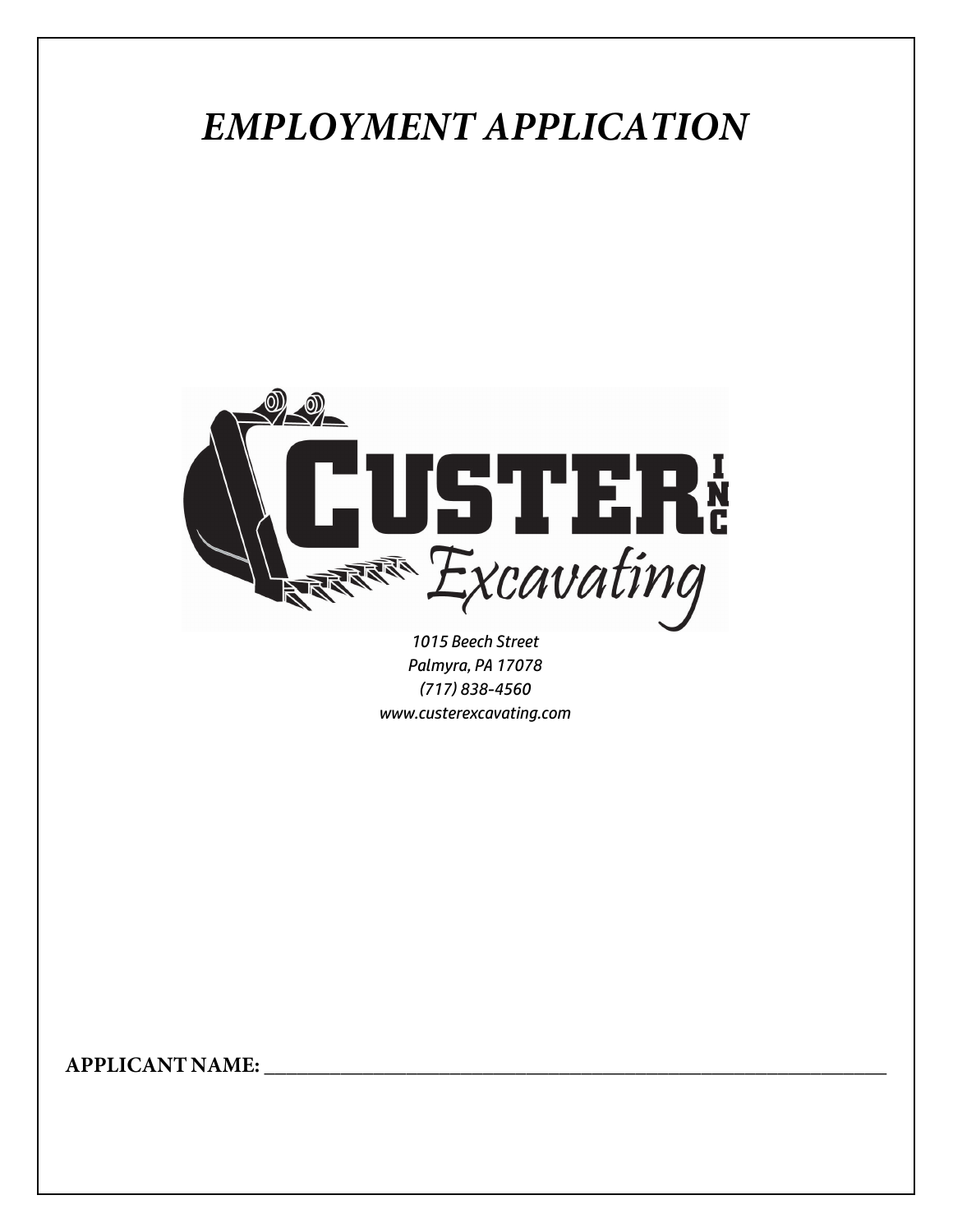

| <b>APPLICANT INFORMATION</b>                                    |            |                           |                                                |  |                               |                         |  |
|-----------------------------------------------------------------|------------|---------------------------|------------------------------------------------|--|-------------------------------|-------------------------|--|
| Last Name                                                       |            |                           | First                                          |  |                               | Date                    |  |
| <b>Street Address</b>                                           |            |                           |                                                |  | Apartment/Unit #              |                         |  |
| City                                                            |            |                           | State                                          |  |                               | ZIP                     |  |
| Phone                                                           |            |                           | E-mail Address                                 |  |                               |                         |  |
| Date Available                                                  |            | Salary Desired?           |                                                |  | How Did You Hear<br>About Us? |                         |  |
| Position Applied for                                            |            |                           |                                                |  |                               |                         |  |
| Are you a citizen of the United States?                         | YES $\Box$ | <b>NO</b><br>$\mathbf{L}$ | If no, are you authorized to work in the U.S.? |  |                               | YES $\Box$<br>$NO \Box$ |  |
| Have you ever worked for this company?                          | YES $\Box$ | $NO$ $\Box$               | If so, when?                                   |  |                               |                         |  |
| Have you ever been convicted of a felony?                       | YES $\Box$ | NO.<br>$\mathbf{I}$       | If yes, explain                                |  |                               |                         |  |
| Are You Currently on 'Lay-Off' Status and<br>Subject to Recall? | YES $\Box$ | $NO$ $\Box$               |                                                |  |                               |                         |  |
| Do you currently have a valid Drivers License? YES $\Box$       |            | NO                        | If yes, what class?                            |  | Class B<br>Class A            | Class C                 |  |

| <b>EDUCATION</b>   |    |                                        |             |        |
|--------------------|----|----------------------------------------|-------------|--------|
| <b>High School</b> |    |                                        |             |        |
| From               | To | Did you graduate? YES $\Box$ NO $\Box$ |             | Degree |
| College            |    |                                        |             |        |
| From               | To | Did you graduate? YES $\Box$ NO $\Box$ |             | Degree |
| Other              |    |                                        |             |        |
| From               | To | Did you graduate? YES $\Box$           | $NO$ $\Box$ | Degree |

| <b>CURRENT EMPLOYMENT</b>                                                          |    |                    |  |                                                                       |  |                  |  |
|------------------------------------------------------------------------------------|----|--------------------|--|-----------------------------------------------------------------------|--|------------------|--|
| Company                                                                            |    |                    |  | Phone<br>$\sqrt{2}$<br>$\left( \begin{array}{cc} \end{array} \right)$ |  |                  |  |
| Address                                                                            |    |                    |  | Supervisor                                                            |  |                  |  |
| Job Title<br>Starting Salary \$                                                    |    |                    |  |                                                                       |  | Ending Salary \$ |  |
| Responsibilities                                                                   |    |                    |  |                                                                       |  |                  |  |
| From                                                                               | To | Reason for Leaving |  |                                                                       |  |                  |  |
| YES $\Box$<br>$NO \Box$<br>May we contact your currenr supervisor for a reference? |    |                    |  |                                                                       |  |                  |  |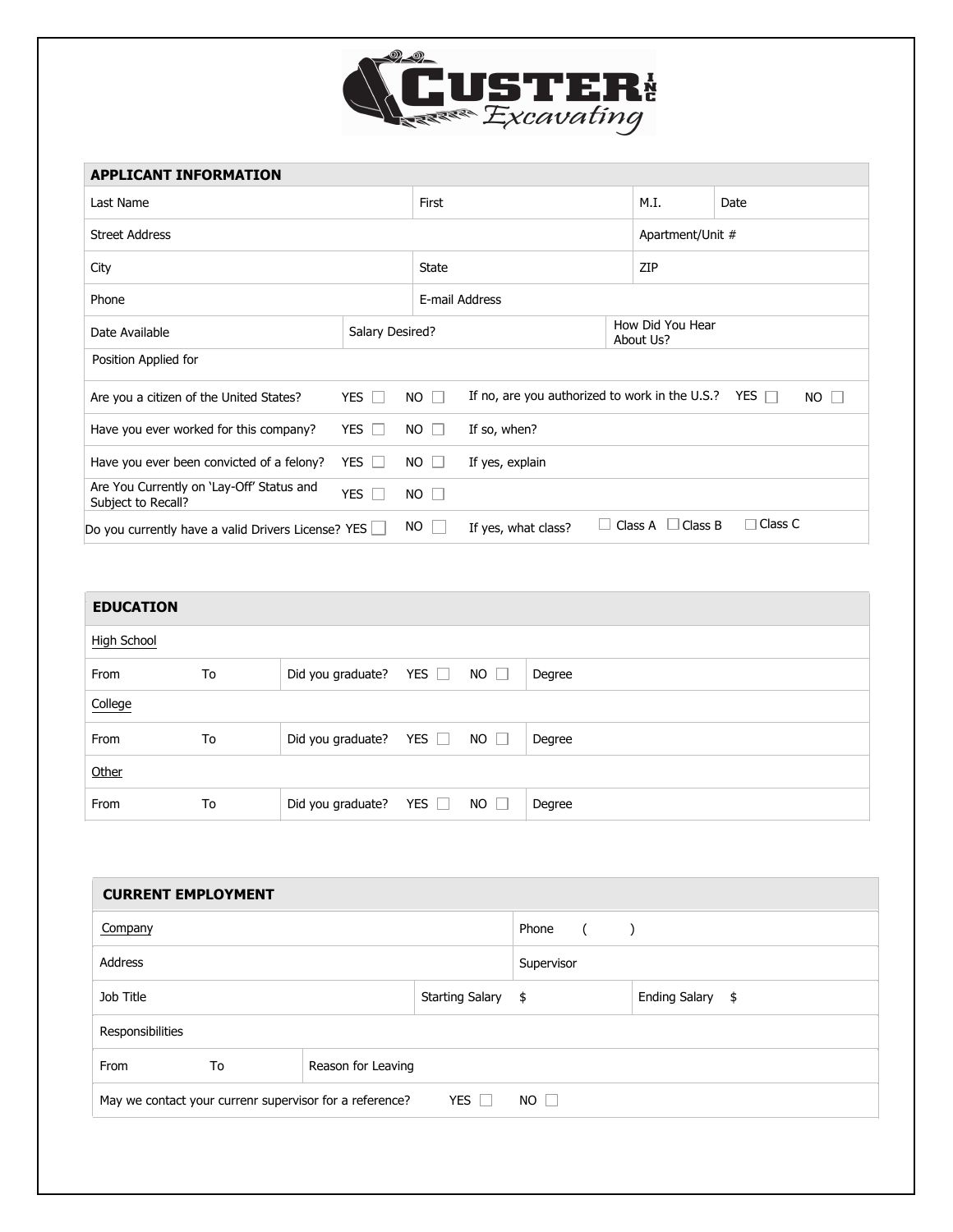

| <b>PREVIOUS EMPLOYMENT</b>                                                                  |                        |                    |    |                                            |                      |               |  |
|---------------------------------------------------------------------------------------------|------------------------|--------------------|----|--------------------------------------------|----------------------|---------------|--|
| Company                                                                                     |                        |                    |    | Phone<br>$\sqrt{2}$<br>$\mathcal{E}$       |                      |               |  |
| <b>Address</b>                                                                              |                        |                    |    | Supervisor                                 |                      |               |  |
| Job Title                                                                                   | <b>Starting Salary</b> |                    |    | \$                                         | <b>Ending Salary</b> | $\frac{4}{5}$ |  |
| Responsibilities                                                                            |                        |                    |    |                                            |                      |               |  |
| From                                                                                        | To                     | Reason for Leaving |    |                                            |                      |               |  |
| May we contact your previous supervisor for a reference?<br>YES $\Box$                      |                        |                    |    | $NO$ $\square$                             |                      |               |  |
| Company                                                                                     |                        |                    |    | Phone<br>$\overline{(\ }$<br>$\mathcal{C}$ |                      |               |  |
| Address                                                                                     |                        |                    |    | Supervisor                                 |                      |               |  |
| Job Title<br><b>Starting Salary</b>                                                         |                        |                    | \$ | <b>Ending Salary</b>                       | \$                   |               |  |
| Responsibilities                                                                            |                        |                    |    |                                            |                      |               |  |
| From                                                                                        | To                     | Reason for Leaving |    |                                            |                      |               |  |
| YES $\square$<br>$NO$ $\square$<br>May we contact your previous supervisor for a reference? |                        |                    |    |                                            |                      |               |  |
| Company                                                                                     |                        |                    |    | $\overline{(\ }$<br>$\mathcal{E}$          |                      |               |  |
| Address                                                                                     |                        |                    |    | Supervisor                                 |                      |               |  |
| Job Title                                                                                   | <b>Starting Salary</b> |                    |    | \$                                         | <b>Ending Salary</b> | $\frac{1}{2}$ |  |
| Responsibilities                                                                            |                        |                    |    |                                            |                      |               |  |
| From                                                                                        | To                     | Reason for Leaving |    |                                            |                      |               |  |
| YES $\Box$<br>$NO$ $\square$<br>May we contact your previous supervisor for a reference?    |                        |                    |    |                                            |                      |               |  |

| <b>REFERENCES</b>                          |                                                     |  |  |  |
|--------------------------------------------|-----------------------------------------------------|--|--|--|
| Please list three professional references. |                                                     |  |  |  |
| 1. Full Name                               | Relationship                                        |  |  |  |
| Company                                    | Phone<br>$\overline{a}$<br>$\overline{\phantom{a}}$ |  |  |  |
| Address                                    |                                                     |  |  |  |
| 2. Full Name                               | Relationship                                        |  |  |  |
| Company                                    | Phone<br>$\overline{a}$<br>$\rightarrow$            |  |  |  |
| Address                                    |                                                     |  |  |  |
| 3. Full Name                               | Relationship                                        |  |  |  |
| Company                                    | Phone<br>$\overline{a}$                             |  |  |  |
| Address                                    |                                                     |  |  |  |
|                                            |                                                     |  |  |  |